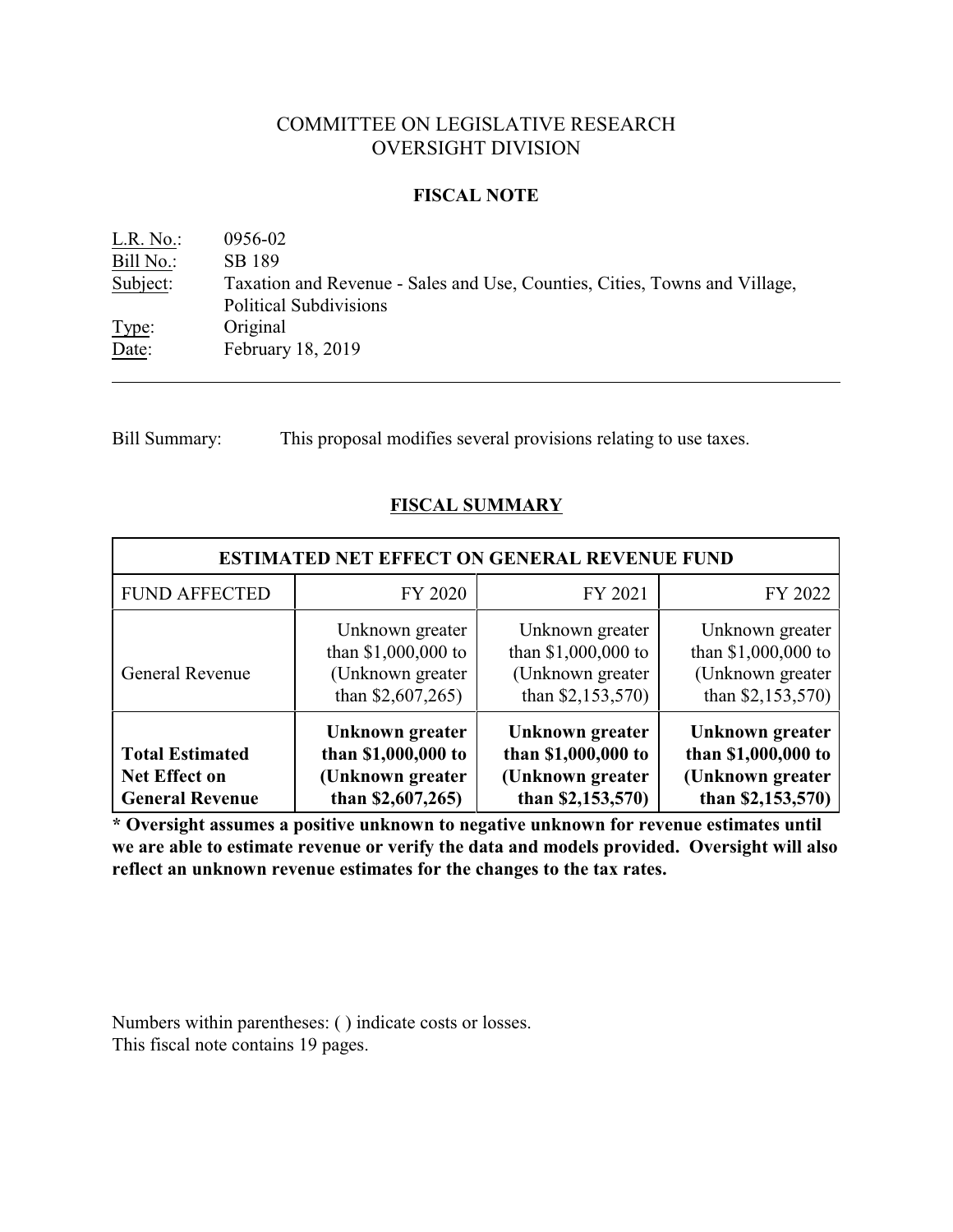| <b>ESTIMATED NET EFFECT ON OTHER STATE FUNDS</b> |                                                   |                                                   |                                                   |  |  |
|--------------------------------------------------|---------------------------------------------------|---------------------------------------------------|---------------------------------------------------|--|--|
| <b>FUND AFFECTED</b>                             | FY 2020                                           | FY 2021                                           | FY 2022                                           |  |  |
| <b>School District Trust</b>                     | Unknown greater                                   | Unknown greater                                   | Unknown greater                                   |  |  |
|                                                  | than \$100,000 to                                 | than \$100,000 to                                 | than \$100,000 to                                 |  |  |
|                                                  | (Unknown)                                         | (Unknown)                                         | (Unknown)                                         |  |  |
| Conservation<br>Commission                       | Unknown greater<br>than \$100,000 to<br>(Unknown) | Unknown greater<br>than \$100,000 to<br>(Unknown) | Unknown greater<br>than \$100,000 to<br>(Unknown) |  |  |
| Parks, Soil & Water                              | Unknown greater                                   | Unknown greater                                   | Unknown greater                                   |  |  |
|                                                  | than \$100,000 to                                 | than \$100,000 to                                 | than \$100,000 to                                 |  |  |
|                                                  | (Unknown)                                         | (Unknown)                                         | (Unknown)                                         |  |  |
| <b>Total Estimated</b>                           | Unknown greater                                   | Unknown greater                                   | Unknown greater                                   |  |  |
| Net Effect on Other                              | than \$100,000 to                                 | than \$100,000 to                                 | than \$100,000 to                                 |  |  |
| <b>State Funds</b>                               | (Unknown)                                         | (Unknown)                                         | (Unknown)                                         |  |  |

**\* Oversight assumes a positive unknown to negative unknown for revenue estimates until we are able to estimate revenue or verify the data and models provided. Oversight will also reflect an unknown revenue estimates for the changes to the tax rates.**

| <b>ESTIMATED NET EFFECT ON FEDERAL FUNDS</b>                               |         |         |         |  |  |
|----------------------------------------------------------------------------|---------|---------|---------|--|--|
| <b>FUND AFFECTED</b>                                                       | FY 2020 | FY 2021 | FY 2022 |  |  |
|                                                                            |         |         |         |  |  |
|                                                                            |         |         |         |  |  |
| <b>Total Estimated</b><br><b>Net Effect on All</b><br><b>Federal Funds</b> | \$0     | \$0     |         |  |  |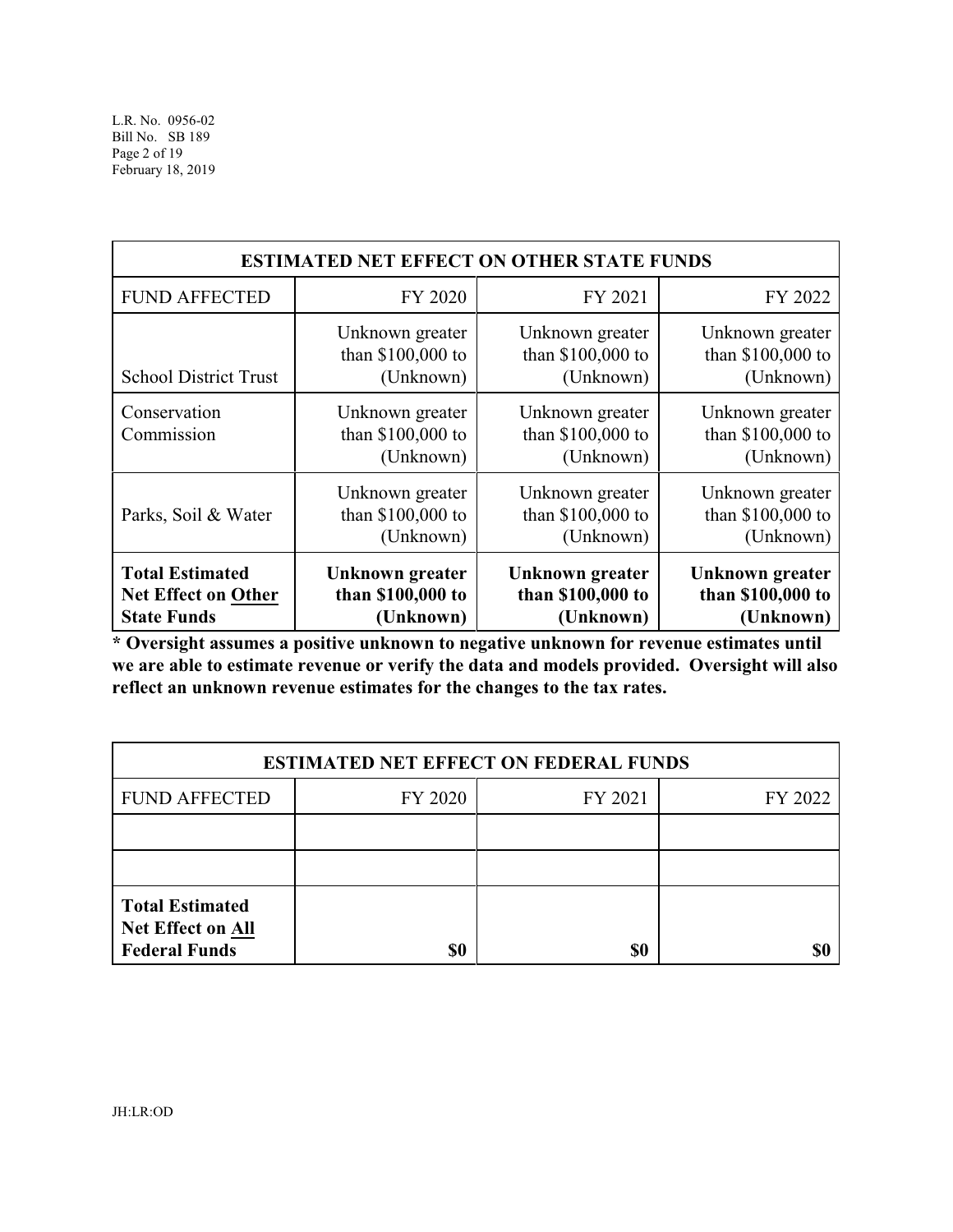L.R. No. 0956-02 Bill No. SB 189 Page 3 of 19 February 18, 2019

| <b>ESTIMATED NET EFFECT ON FULL TIME EQUIVALENT (FTE)</b>    |               |               |               |  |  |
|--------------------------------------------------------------|---------------|---------------|---------------|--|--|
| <b>FUND AFFECTED</b>                                         | FY 2020       | FY 2021       | FY 2022       |  |  |
| General Revenue                                              | <b>33 FTE</b> | 33 FTE        | <b>33 FTE</b> |  |  |
|                                                              |               |               |               |  |  |
| <b>Total Estimated</b><br><b>Net Effect on</b><br><b>FTE</b> | <b>33 FTE</b> | <b>33 FTE</b> | <b>33 FTE</b> |  |  |

 $\Box$  Estimated Net Effect (expenditures or reduced revenues) expected to exceed \$100,000 in any of the three fiscal years after implementation of the act.

| <b>ESTIMATED NET EFFECT ON LOCAL FUNDS</b> |                                                     |                                                     |                                                     |  |  |
|--------------------------------------------|-----------------------------------------------------|-----------------------------------------------------|-----------------------------------------------------|--|--|
| <b>FUND AFFECTED</b>                       | FY 2020                                             | FY 2021                                             | FY 2022                                             |  |  |
| <b>Local Government</b>                    | Unknown greater<br>than \$1,000,000 to<br>(Unknown) | Unknown greater<br>than \$1,000,000 to<br>(Unknown) | Unknown greater<br>than \$1,000,000 to<br>(Unknown) |  |  |

**\* Oversight assumes a positive unknown to negative unknown for revenue estimates until we are able to estimate revenue or verify the data and models provided. Oversight will also reflect an unknown revenue estimates for the changes to the tax rates.**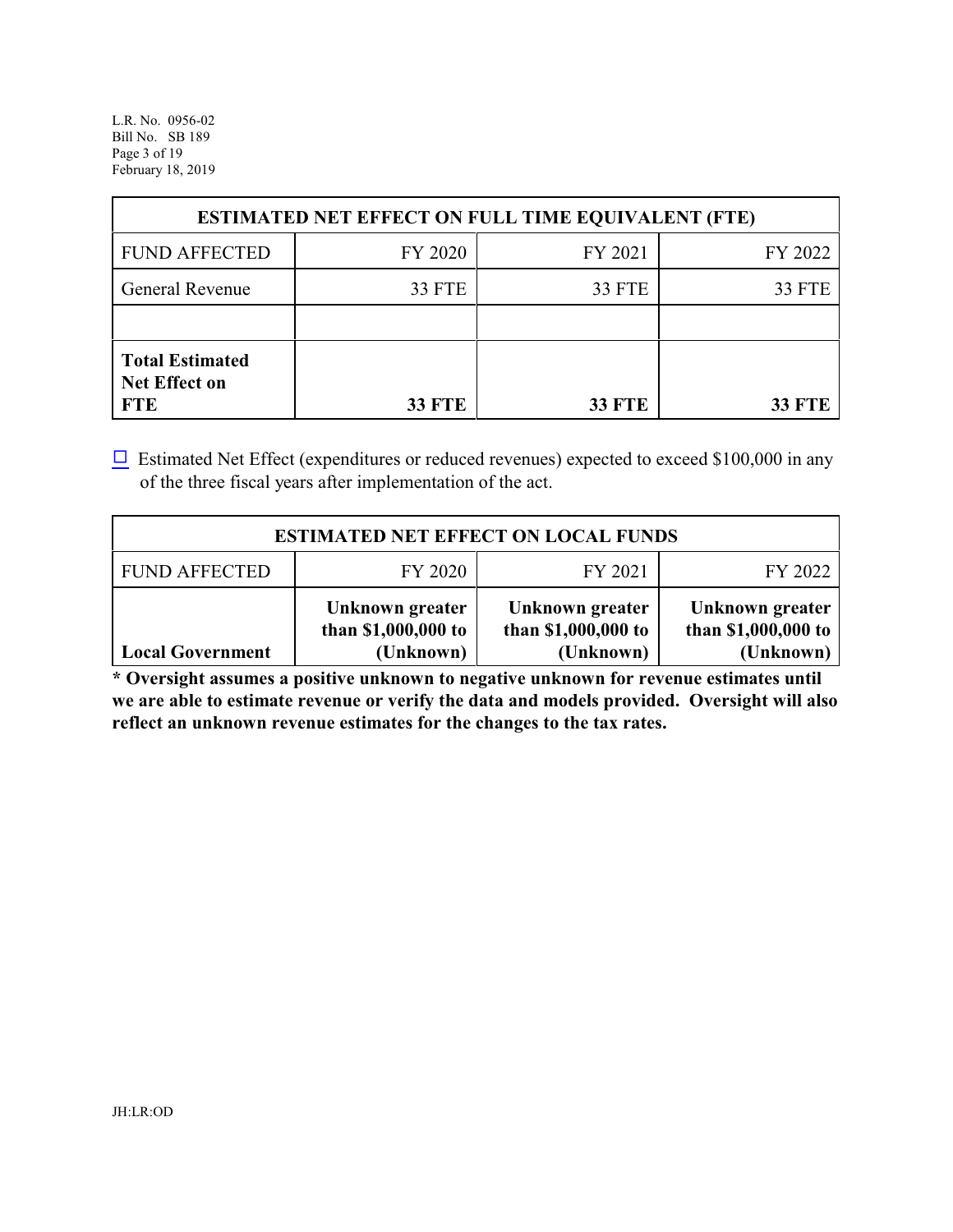# **FISCAL ANALYSIS**

## ASSUMPTION

#### §32.310 DOR Mapping System

Officials at the **Office of Administration Division of Budget and Planning** (**B&P**) assume this adds use tax information to the DOR mapping system. This section will not impact Total State Revenue or the calculation under Article X, Section 18(e).

**Oversight** notes that HB 1858 of the 2018 session created the requirement for the DOR mapping system for sales tax. This proposal is clarifying that the map is also to include use tax. Oversight assumes this would not have any additional fiscal impact.

#### §144.605 Out-of-State Vendors

Officials at the **B&P** assume this proposal would require out-of-state vendors with at least \$100,000 of in-state sales or 200 separate in-state transactions to collect and remit state and local use tax, beginning October 1, 2019.

**B&P** and the Department of Revenue (**DOR**) worked together to estimate the potential revenue gains from the U.S. Supreme Court Wayfair decision, which overturned the Quill decision and held that states may charge a tax on purchases made from out-of-state sellers, even if the seller doesn't have a physical presence in the taxing state. In November 2017, the U.S. Government and Accountability Office (GAO) released state-by-state estimates for potential revenue gains if the 1992 Quill decision were overturned during the Wayfair case. In the report, the GAO estimated that Missouri could gain \$180 million to \$275 million in state and local sales taxes during 2017 from e-commerce sales tax revenue. B&P notes that there were three limitations to the study which B&P and DOR attempted to address by further refining the GAO estimates.

At the time of the study, the GAO did not remove the sales of digital downloads from the state and local estimates due to data limitations and different tax treatments across states. B&P notes that digital downloads are currently exempt from sales and use tax under Missouri law. B&P and DOR were able to find limited studies on the e-commerce market share for such sales. The studies indicated that digital downloads account for approximately 14.1% of all e-commerce sales. B&P and DOR then reduced the original GAO estimates by that 14.1%.

The GAO provided a point-in-time estimate for potential state and local revenue gains during 2017. This estimate, though, does not account for anticipated growth in e-commerce sales. To address this, B&P and DOR adjusted the GAO estimate to incorporate e-commerce sales growth for tangible personal property from 2018 through 2022. Only growth for e-commerce sales of tangible personal property were used, rather than growth in the full e-commerce market, in order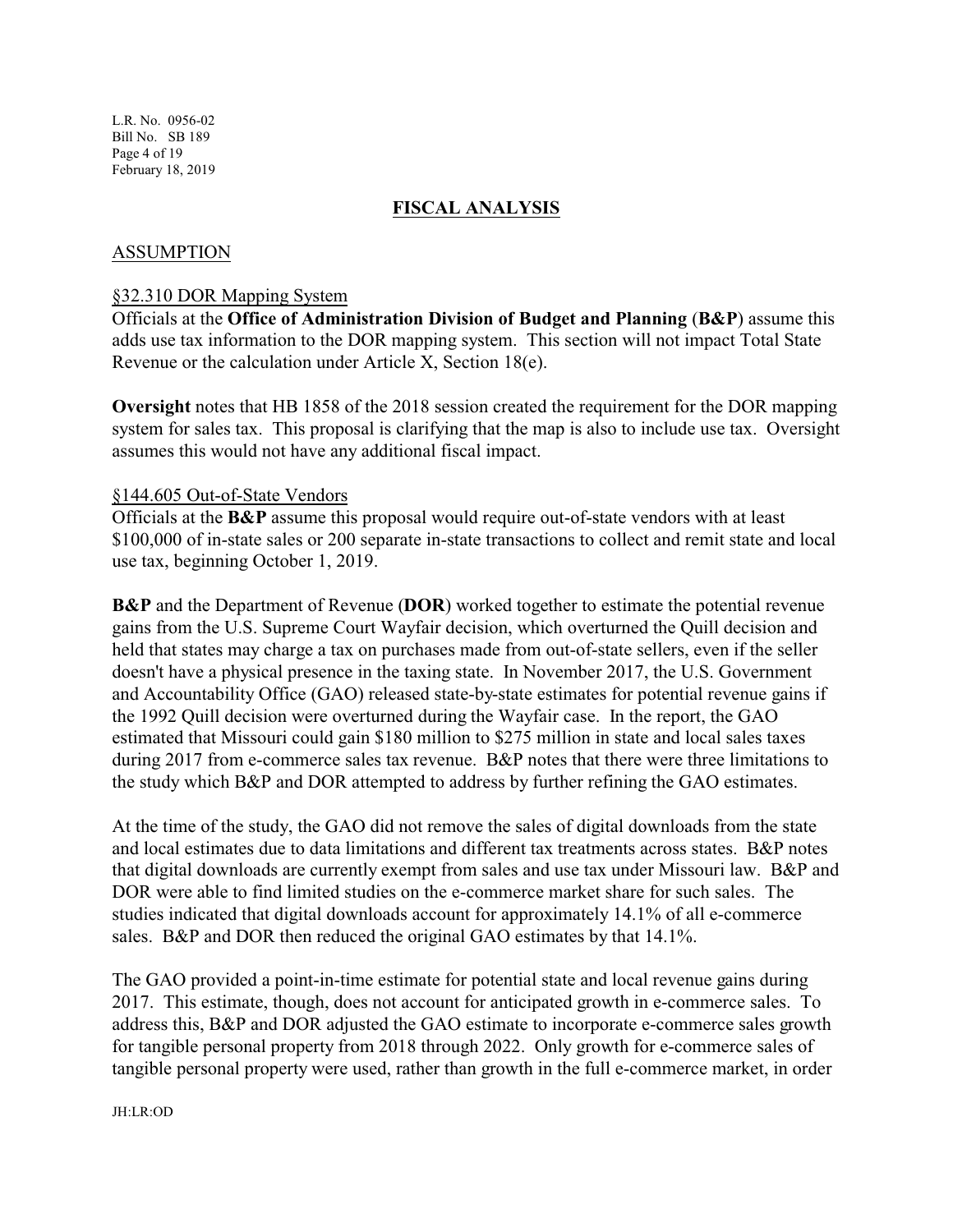L.R. No. 0956-02 Bill No. SB 189 Page 5 of 19 February 18, 2019

#### ASSUMPTION (continued)

to accurately reflect growth in the online sales and use tax base. B&P notes that using growth in the full e-commerce market would overestimate the sales and use tax base as services and digital download products are not currently taxable in Missouri.

At the time of the study, the GAO did not incorporate potential in-state sales or in-state transaction requirements that would limit the companies required to comply with e-commerce sales tax collections. Using data published by the U.S. Census Bureau and industry reports, B&P and DOR were able to estimate the percent of sales that would remain taxable if Missouri instituted an in-state sales threshold of \$100,000. If Missouri were to enact a \$100,000 in-state sales threshold, B&P and DOR estimate that approximately 86.7% of all e-commerce sales would remain taxable. B&P and DOR used this estimate to further adjust the GAO provided revenue estimate.

B&P and DOR were unable to estimate the impact from a potential in-state transaction requirement. B&P notes that the majority of states are currently enacting e-commerce sales tax requirements of \$100,000 in in-state sales or 200 in-state transactions.

B&P and DOR estimate that in calendar year 2020 Missouri could gain up to \$93.3 million to \$142.5 million in total state revenues, of which \$66.2 million to \$101.2 million would be General Revenue. By calendar year 2022, B&P and DOR estimate that total state revenues could be increased by \$106.0 million to \$161.9 million, of which \$75.2 million to \$114.9 million would be General Revenue. Table 1 shows the estimated impact by calendar year.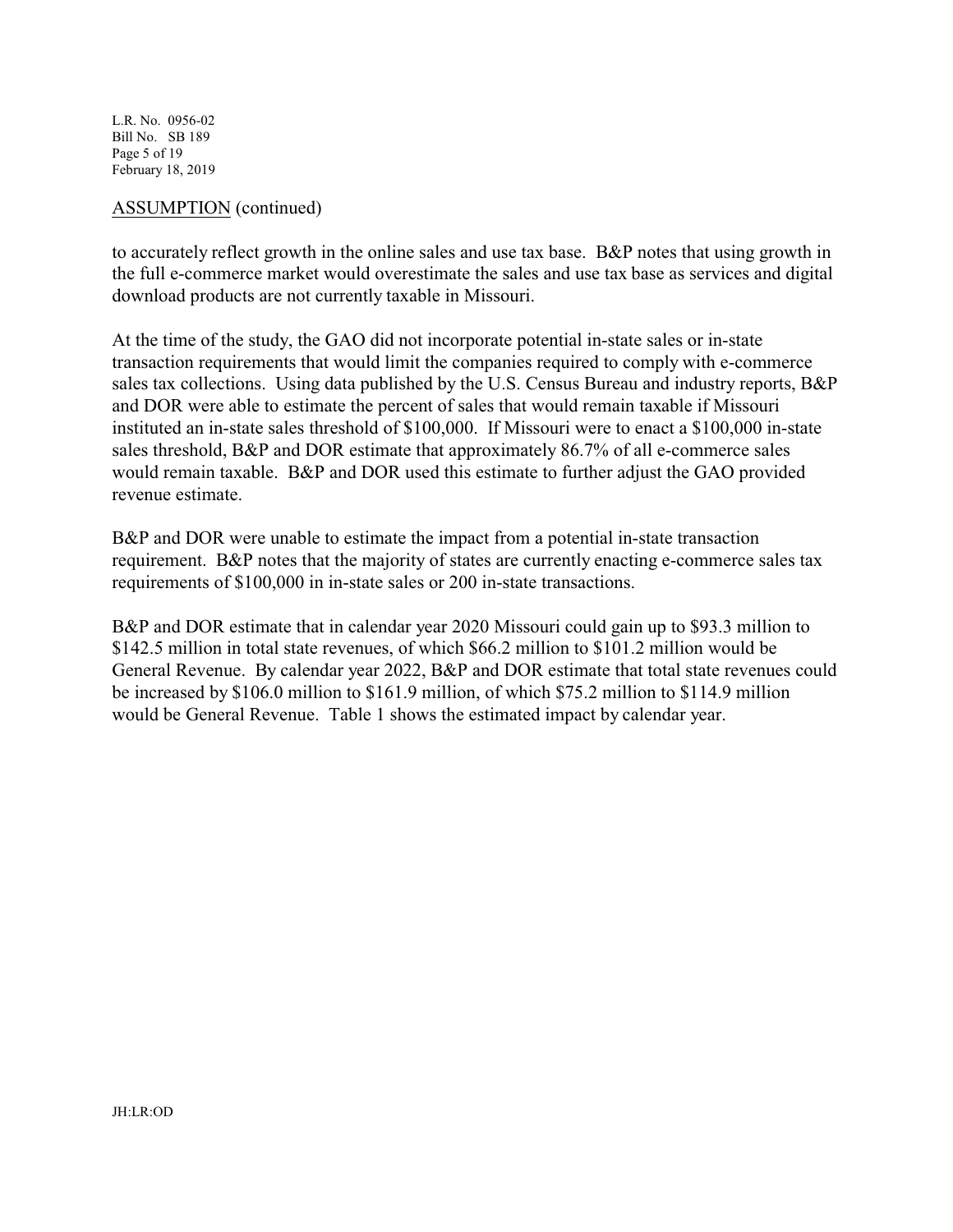L.R. No. 0956-02 Bill No. SB 189 Page 6 of 19 February 18, 2019

# ASSUMPTION (continued)

| <b>Revenue Estimates</b>                        | FY 2020 |         | FY 2021 |         | FY 2022 |         |
|-------------------------------------------------|---------|---------|---------|---------|---------|---------|
|                                                 | Low     | High    | Low     | High    | Low     | High    |
| GAO Adjusted for Digital,<br>Growth & Threshold | \$184.0 | \$281.1 | \$197.7 | \$302.0 | \$209.0 | \$319.3 |
| General Revenue (use tax rate<br>$4.225\%$      | \$66.2  | \$101.2 | \$71.2  | \$108.7 | \$75.2  | \$114.9 |
| Education                                       | \$22.1  | \$33.7  | \$23.7  | \$36.2  | \$25.1  | \$38.3  |
| Conservation                                    | \$2.8   | \$4.2   | \$3.0   | \$4.5   | \$3.1   | \$4.8   |
| Parks, Soil & Water                             | \$2.2   | \$3.4   | \$2.4   | \$3.6   | \$2.5   | \$3.8   |
| <b>Total State Revenue</b>                      | \$93.3  | \$142.5 | \$100.2 | \$153.1 | \$106.0 | \$161.9 |
| Local (pop weighted use tax<br>rate 1.385%      | \$34.3  | \$52.4  | \$36.8  | \$56.3  | \$38.9  | \$59.5  |

|  | Table 1: Collections by Calendar Year (figures in millions) |  |
|--|-------------------------------------------------------------|--|
|  |                                                             |  |

B&P notes that these estimates reflect the full potential revenue and do not include adjustments for implementation timing or business compliance. Therefore, the actual revenue collected in earlier years may be significantly lower than the estimated amount.

B&P further notes that this proposal does not specifically address whether marketplace facilitators would be required to collect and remit sales taxes on behalf of all their marketplace sellers. If it is determined that this proposal does not apply to marketplace facilitators, than the amount actually collected from online use tax could be significantly less than the estimates shown.

B&P and DOR estimate that in fiscal year 2020 Missouri could gain up to \$62.2 million to \$95.0 million in total state revenues, of which \$44.2 million to \$67.5 million would be General Revenue. By fiscal year 2022, B&P and DOR estimate that total state revenues could be increased by \$106.0 million to \$161.9 million, of which \$75.2 million to \$114.9 million would be General Revenue. Table 2 shows the estimated impact by fiscal year.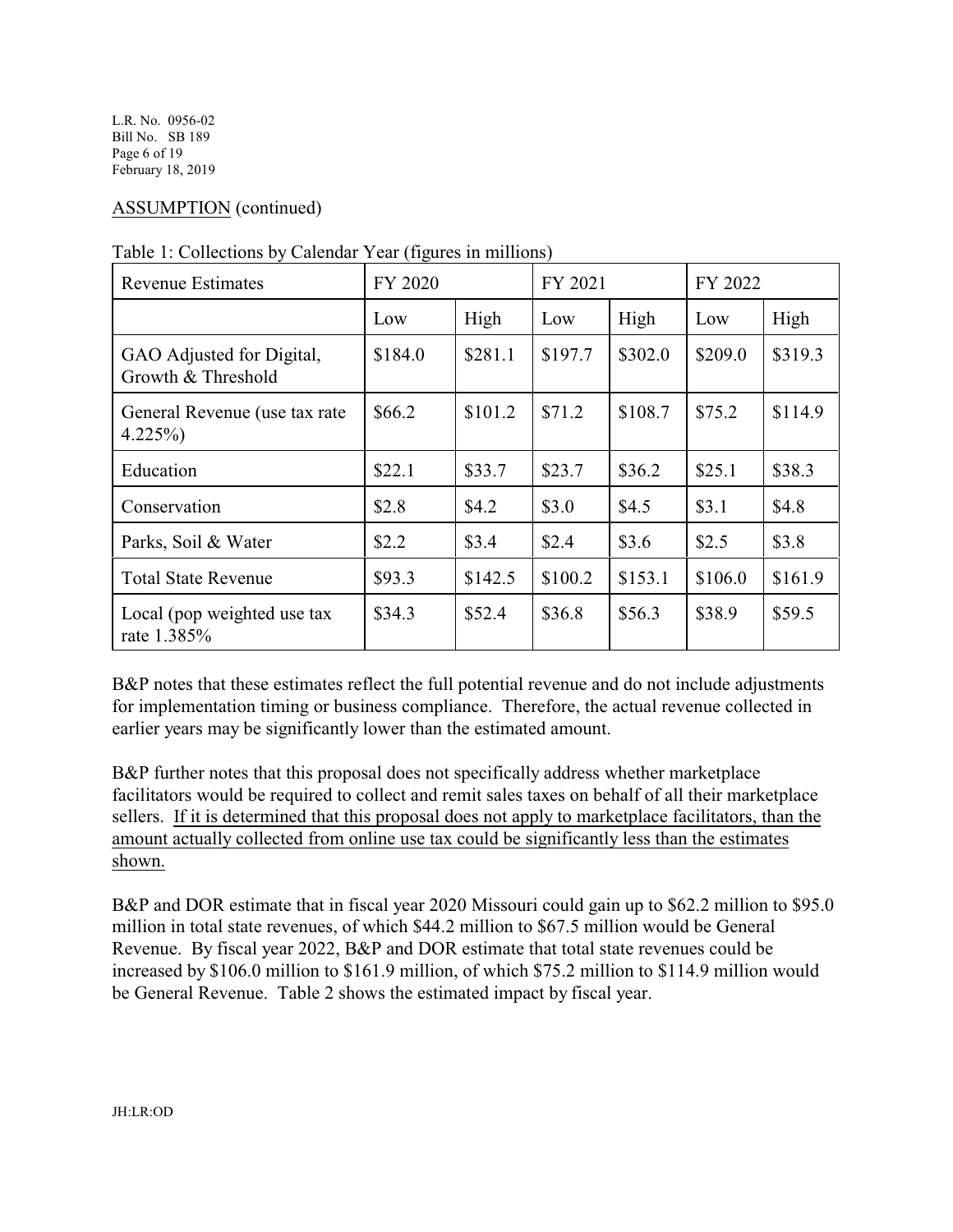L.R. No. 0956-02 Bill No. SB 189 Page 7 of 19 February 18, 2019

# ASSUMPTION (continued)

| <b>Revenue Estimates</b>                        | FY 2020  |         | FY 2021 |         | FY 2022 |         |
|-------------------------------------------------|----------|---------|---------|---------|---------|---------|
|                                                 | Low      | High    | Low     | High    | Low     | High    |
| GAO Adjusted for Digital,<br>Growth & Threshold | \$122.7  | \$187.4 | \$197.7 | \$302.0 | \$209.0 | \$319.3 |
| General Revenue (use tax rate<br>$4.225\%$      | \$44.2   | \$67.5  | \$71.2  | \$108.7 | \$75.2  | \$114.9 |
| Education                                       | \$14.7   | \$22.5  | \$23.7  | \$36.2  | \$25.1  | \$38.3  |
| Conservation                                    | \$1.8    | \$2.8   | \$3.0   | \$4.5   | \$3.1   | \$4.8   |
| Parks, Soil & Water                             | \$1.5    | \$2.2   | \$2.4   | \$3.6   | \$2.5   | \$3.8   |
| <b>Total State Revenue</b>                      | \$62.2\$ | \$95.0  | \$100.2 | \$153.1 | \$106.0 | \$161.9 |
| Local (pop weighted use tax<br>rate 1.385%      | \$22.9   | \$34.9  | \$36.8  | \$56.3  | \$38.9  | \$59.5  |

Table 2: Collections by Fiscal Year (figures in millions)

**Oversight** notes that B&P uses a 42% in first fiscal year and 58% split in the second year to convert the income tax numbers from tax year to fiscal year.

Officials at the **DOR** assume in addition to the joint research with B&P noted in their response, the Department reviewed confidential internal data related to remote sales and use tax collections. While the Department does not believe enough internal data exists to support a definitive conclusion, the data we were able to analyze supported a revenue estimate in the range referenced in our joint research with B&P.

The Department notes that the collectability of sales taxes on remote sellers is an unknown, particularly for sellers outside the United States. The revenue estimates supported by research may be reduced by an unknown amount due to collectability.

If we estimate that any online seller attributes 1.6% of its sales to Missouri purchasers, the online seller would need to have total sales of approximately \$6 million to generate more than \$100,000 in annual Missouri sales (\$6 million total sales\*1.6% MO GDP=\$96,000 Missouri sales) . According to PipeCandy.com, there are approximately 9,151 total online sellers that generate more than \$5 million annually in online sales.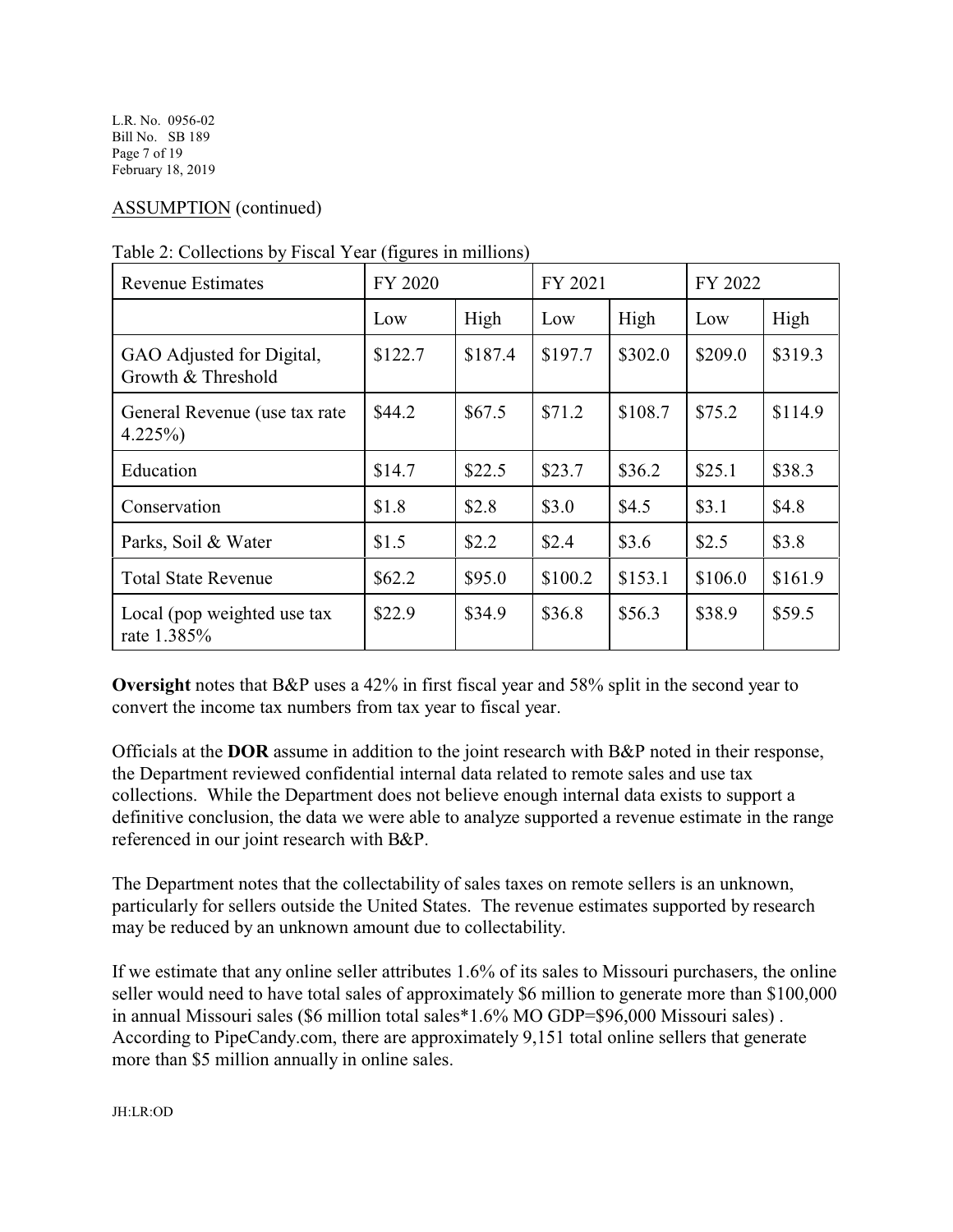L.R. No. 0956-02 Bill No. SB 189 Page 8 of 19 February 18, 2019

ASSUMPTION (continued)

The Department would notify an estimated 200,000 sellers of their potential reporting requirements, estimated postage and printing costs for notifications to online sellers may be up to an estimated \$100,000.

Because this legislation does not address marketplace facilitators collecting and remitting this tax on behalf of their clients, the Department believes this collectability of these taxes will be greatly diminished. We cannot estimate how much will be uncollectible, but any increased revenues will likely be significantly lower than the above stated numbers.

The Sales Tax Section estimates it will need 3 Revenue Processing Technicians I (\$24,360) to process the additional returns, 1 Revenue Processing Technician I (\$24,360) to answer additional correspondence and 2 Revenue Processing Technicians I (\$24,360) to process the additional registration applications and perform location maintenance.

The FCB Audit Section will need to increase our number of auditors, especially those in out-of-state offices, in order to address the potential of a greater non-compliant tax base. The Department would need to add 25 Auditors. The Department believes the 25 total auditors could increase over a period of time, as the Department generally performs three-year audits, and there will be limited records to audit in the first several years following implementation of this proposed bill. DOR also estimates it will need 2 additional Auditors in the Training Section, to perform discovery work needed to identify potential audit leads from non-registered businesses.

The Department anticipates changes to the Integrated Tax System. The technical work to create the data and extracts (database copies) and to get this information as needed onto the website and the like will create 1,546 hours of work at \$155 an hour for a total of \$239,630.

**Oversight** will show the need for the DOR FTE, mailing costs and computer programming in the fiscal note. Oversight notes the Integrated Tax System is under a current contract with DOR and the rate above is for changes made to the system.

Officials at the **Department of Conservation** assume an unknown fiscal impact but greater than \$100,000. The Conservation Sales Tax funds are derived from one-eighth of one percent sales and use tax pursuant to Article IV Section 43 (a) of the Missouri Constitution. Any increase in sales and use tax collected would increase revenue to the Conservation Sales Tax funds. However, the initiative is very complex and may require adjustments to Missouri sales tax law which could cause some downside risk to the Conservation Sales Tax. The Department assumes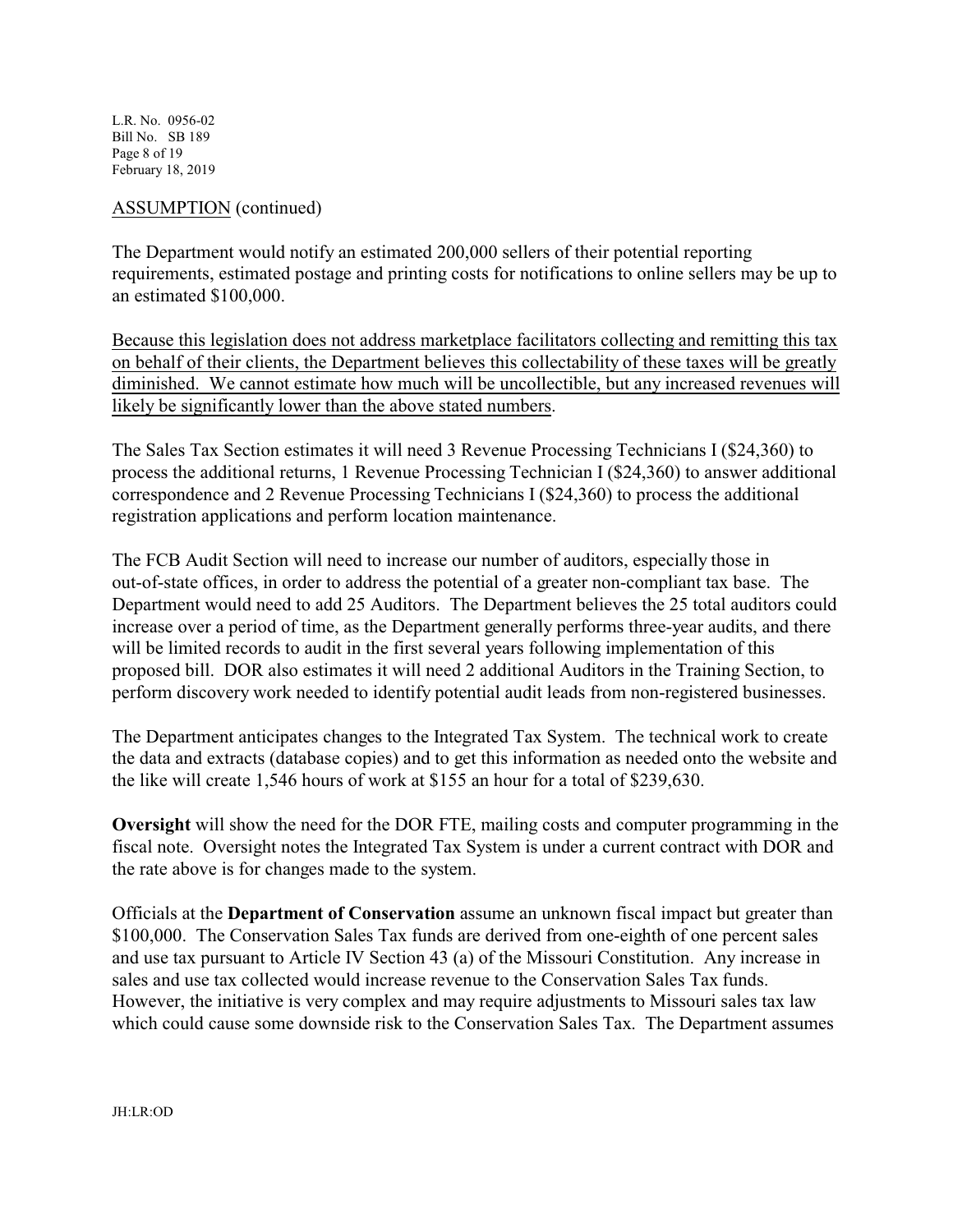L.R. No. 0956-02 Bill No. SB 189 Page 9 of 19 February 18, 2019

### ASSUMPTION (continued)

the Department of Revenue would be better able to estimate the anticipated fiscal impact that would result from this proposal.

Officials at the **Department of Natural Resources** assume the Department's Parks and Soils Sales Tax Funds are derived from one-tenth of one percent sales and use tax pursuant to Article IV Section 47(a) of the Missouri Constitution. Any increase in sales tax collected could increase revenue to the Parks and Soils Sales Tax Funds. The Department assumes any increase in revenue to the Parks and Soils Sales Tax fund would be used for the purposes established in Article IV Section 47(a) of the Missouri Constitution.

The Department assumes the Department of Revenue would be better able to estimate the anticipated fiscal impact that would result from this proposal.

**Oversight** notes that Article IV, Section 47 of the Missouri Constitution, allows revenue received from an additional sales tax of one-tenth (1/10) of percent (1%) to be used for the conservation and management of the soil and water resources of Missouri and for the proper management of the state parks. The Parks Sales Tax Fund (0613) and the Soil and Water Sales Tax Fund (0614) each are to receive 50% of this additional sales tax funding.

Officials at the **Missouri Department of Transportation** assume there is no fiscal impact from this proposal.

Officials at the **City of St. Louis** assume the proposed legislation contains provisions that would codify most on-line sales as subject to sales and use tax laws of the state. It further provides for the use tax as the mechanism for collecting the equivalent sales taxes on sales originating outside of the state. It is difficult to estimate the potential revenue that is currently not being collected from on-line sales. However, a range of potential revenue can be estimated by comparing the percentage of actual sales and use tax distributions to the City of St. Louis per statewide distributions reports of the Mo. Dept. of Revenue with statewide estimates of potential on-line sales revenue per a 2017 GAO report. (Note as the Mo. Dept. of Revenue distribution report is from 2017, additional adjustments to the City use tax rate is necessary for two new sales taxes that went into effect in 2018.) As indicated from the calculations the potential increase in use tax revenues ranges between \$6.9 million to \$10.6 million.

Officials at the **City of Kansas City** assume this will have a positive fiscal impact on the City of Kansas City, Missouri. Requiring vendors with gross receipts over 100,000 and/or 200 separate transactions to remit use tax would have a positive fiscal impact on the City of Kansas City, as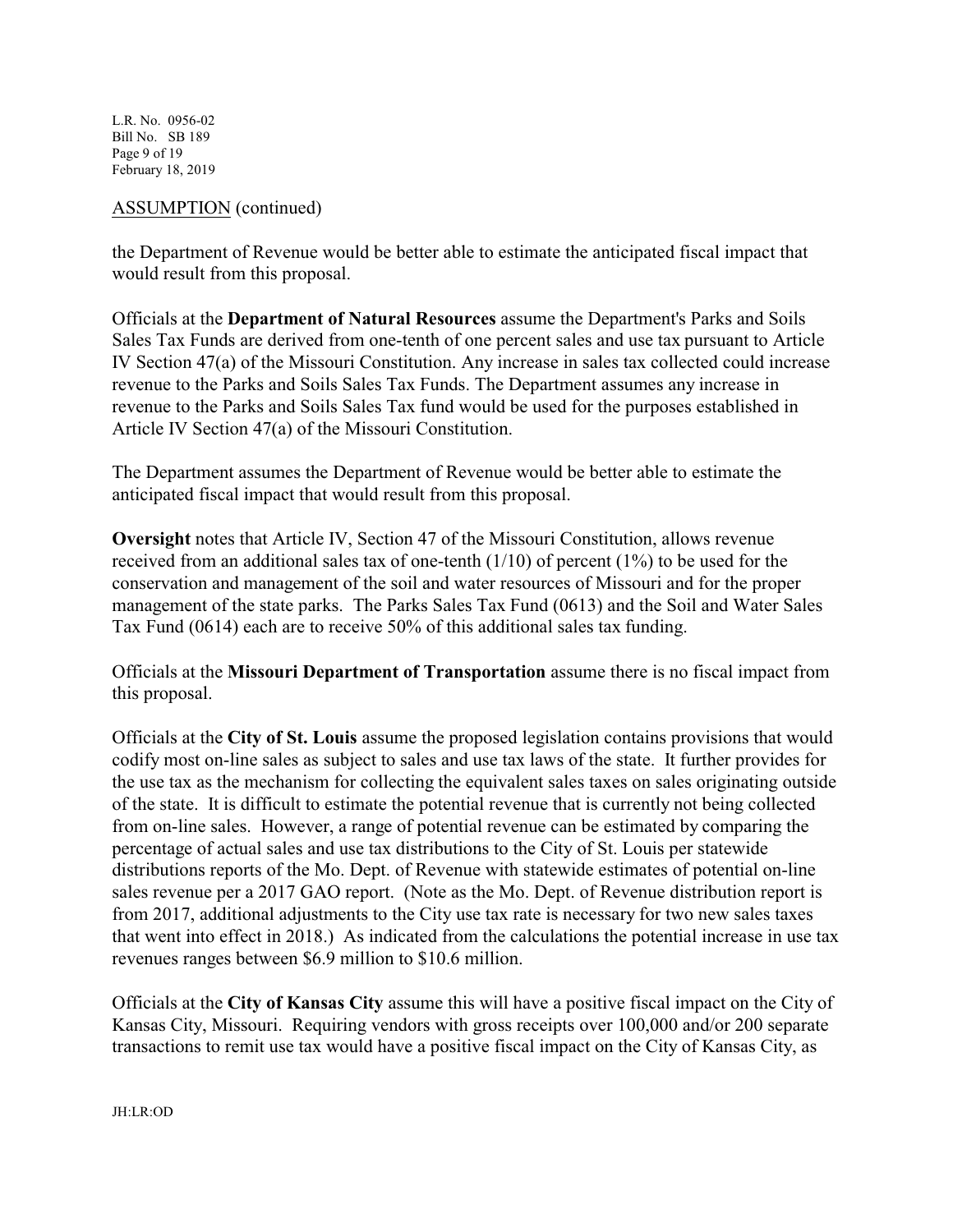L.R. No. 0956-02 Bill No. SB 189 Page 10 of 19 February 18, 2019

#### ASSUMPTION (continued)

more transactions would be subject to use tax. We are unable to estimate the gain in use tax revenues.

Officials at the **City of Columbia** assume they lose \$466,000 in revenue from untaxed, online purchases (1% of sales tax revenue) annually. If approved this would allow them to collect it.

Officials at the **City of Springfield** assume a positive impact of greater than \$100,000.

Officials at the **Springfield Public Schools** assume no fiscal impact.

Officials at the **Monroe County Assessor Office** assume there is no fiscal impact from this proposal.

Officials at the **Francis Howell School District** assume they do not levy any sales tax and cannot calculate the impact.

Officials at the **St. Francois County Assessor** assume they cannot calculate.

**Oversight** will show in the fiscal note the estimates provided by B&P.

**Oversight** currently does not have the data or resources available to produce independent revenue projections, therefore Oversight uses the same assumptions for revenue growth as the FY 2020 Consensus Revenue Estimate (CRE) for revenue growth in all future years. The CRE assumes an increase in net general revenue collections of \$192.6 million for FY 2020.

**Oversight** notes pursuant to §143.011 - §143.022 (SBs 509 & 496 2014) if the previous fiscal year's net general revenue collections exceed the highest net general revenue collections of the three previous fiscal years by at least \$150 million, then there will be a reduction in the individual income tax rate by one-tenth of a percent and a reduction for individual income tax filers of 5% of "business income." These reductions will reduce net General Revenue collections by an estimated \$160.0 million annually. Oversight notes the proposed legislation may impact future net revenue collections and could impact future triggering of the rate reductions required under §143.011 - §143.022.

**Oversight** notes that it **does not currently have the resources and/or access to state tax data** to produce an independent revenue estimate and is unable to verify the revenue estimates provided by B&P and DOR.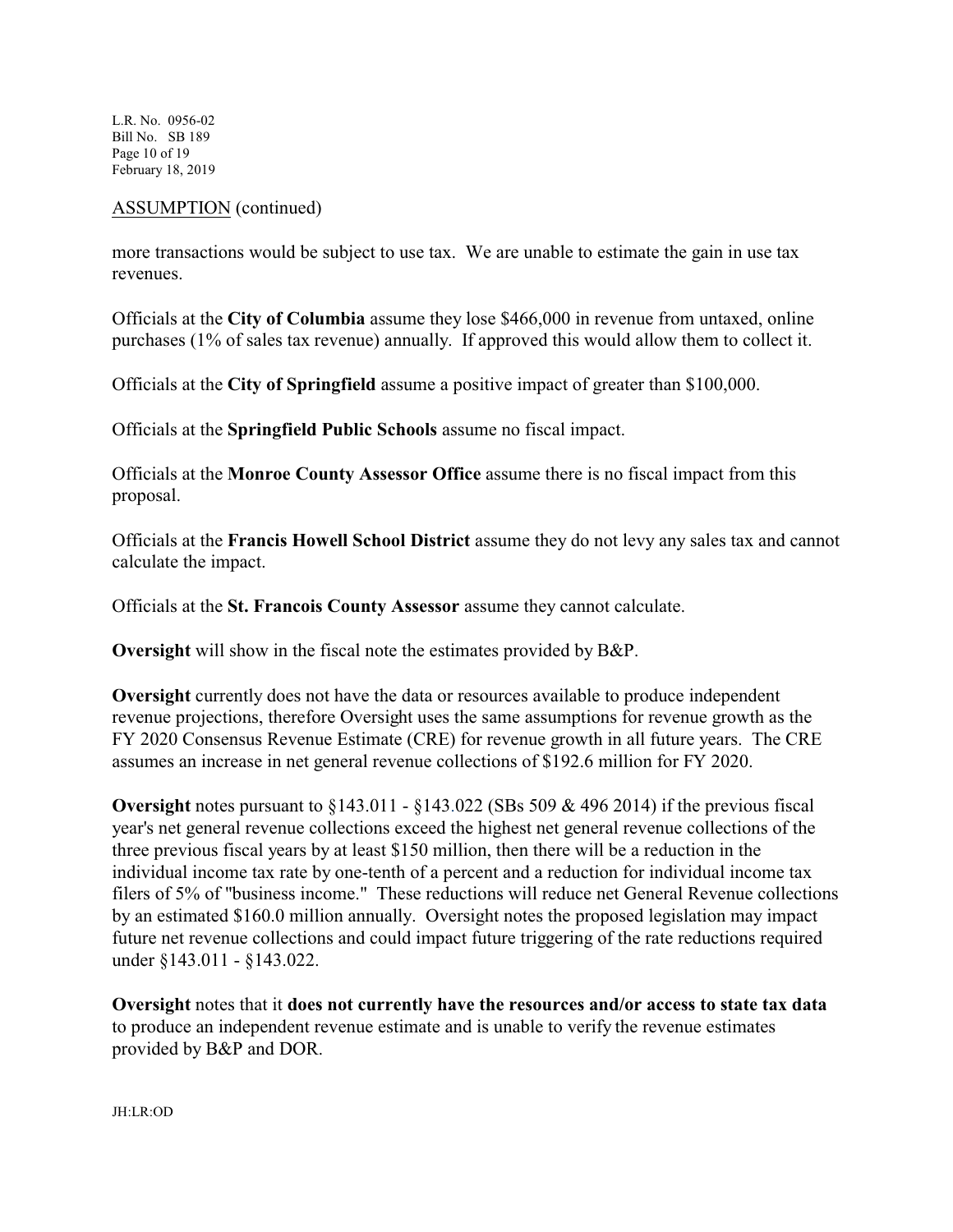L.R. No. 0956-02 Bill No. SB 189 Page 11 of 19 February 18, 2019

### ASSUMPTION (continued)

**Oversight** assumes a positive unknown to negative unknown for revenue estimates until we are able to estimate revenue or verify the data and models provided. B&P and DOR expressed concerns that because this proposal does not address marketplace facilitators and therefore the collectability of this tax is in question, Oversight will show the impact as Unknown greater than \$1,000,000 to (Unknown greater than \$2,153,570) to General Revenue and Unknown greater than \$100,000 for all other state funds.

**Oversight** only reflects the responses that we have received from state agencies and political subdivisions; however, other cities, counties and school districts were requested to respond to this proposed legislation but did not. For a general listing of political subdivisions included in our database, please refer to www.legislativeoversight.mo.gov.

#### §144.637 Local Sales Tax Rate

Officials at the **B&P** assume this requires DOR to create, maintain, and provide a database that assigns each nine-digit and five-digit zip code with the lowest combined local tax rate for that zip code. Vendors are required to use the database in determining the amount of use tax to collect and remit.

DOR may provide an address level database with the corresponding tax rate for each address. If such a database is created, vendors must use the address level database in lieu of the zip code database when determining the amount of use tax to collect and remit. Once DOR has created a zip code level database, they may also certify address-based databases provided by third party vendors. Vendors may then choose whether to use the DOR provided zip code database or the third party certified address-based database.

Any and all databases created, maintained, or certified by DOR must be provided at no cost to vendors for their use in collecting and remitting use taxes.

This section will not impact Total State Revenue or the calculation under Article X, Section 18(e). B&P defers to DOR for the estimated cost to the agency from this section.

Officials at the **DOR** assume this states that the Director of Revenue shall provide and maintain a database that describes boundary changes for all taxing jurisdictions and the effective dates of such changes for the use of vendors collecting the tax imposed under §144.600 to §144.745.

This proposed section states that for the identification of counties and cities, codes corresponding to the rates shall be provided according to Federal Information Processing Standards. For the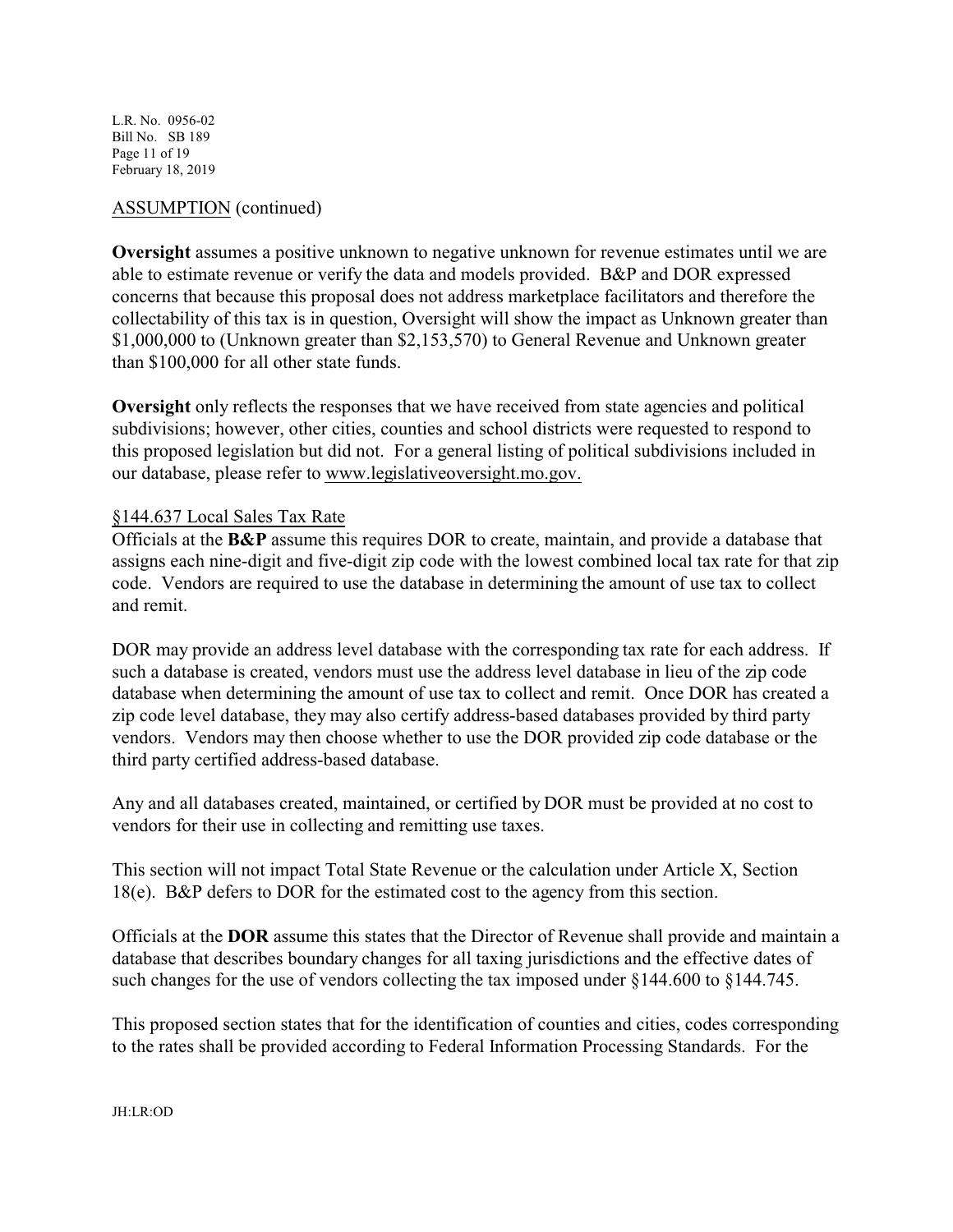L.R. No. 0956-02 Bill No. SB 189 Page 12 of 19 February 18, 2019

#### ASSUMPTION (continued)

identification of all other jurisdictions, codes corresponding to the rates shall be in a format determined by the director.

This proposed section states that the director shall provide and maintain a database that assigns each five- and nine-digit zip code to the proper rates and taxing jurisdictions. The lowest combined tax rate imposed in the zip code area shall apply if the area includes more than one tax rate in any level of taxing jurisdiction. If a nine-digit zip code designation is not available for a street address, or if a vendor is unable to determine the nine-digit zip code designation applicable to a purchase after exercising due diligence to determine the designation, the vendor may apply the rate for the five-digit zip code area. There shall be a rebuttable presumption that a vendor has exercised due diligence if the vendor has attempted to determine the nine-digit zip code designation by utilizing software approved by the director that make this designation from the street address and the five-digit zip code applicable to a purchase.

This proposed section states that the director may provide address-based boundary database records for assigning taxing jurisdictions and associated rates which shall be in addition to the requirements of subsection 3 of this section. The database records shall be in the same approved format as the database records required under subsection 3 of this section. If the director develops address-based assignment database records, vendors shall be required to use such database. A vendor shall use such database records in place of the five- and nine- digit zip code database records provided for in subsection 3 of this section. If a vendor is unable to determine the applicable rate and jurisdiction using an address' based database record after exercising due diligence, the vendor may apply the nine - digit zip code designation applicable to a purchase. If the director has met the requirements of subsection 3 of this section, the director may also elect to certify address-based databases provided by third parties for assigning tax rates and jurisdictions.

This proposed section states that the electronic databases provided for in subsections 1, 2, 3, and 4 of this section shall be in downloadable format as determined by the director. The databases shall be provided at no cost to the user of the database, and no vendor shall be liable for reliance upon erroneous data provided by the director on tax rates, boundaries, or taxing jurisdiction assignments.

The Department anticipates that this proposed section would require a totally new program that would require the Department to contract with a certified service provider. The Department believes the fiscal impact for this would be significantly greater than \$1 million. The Department has reached out to multiple CSP providers, though we have yet to get any definitive fiscal response. The Department will continue to research and update when needed.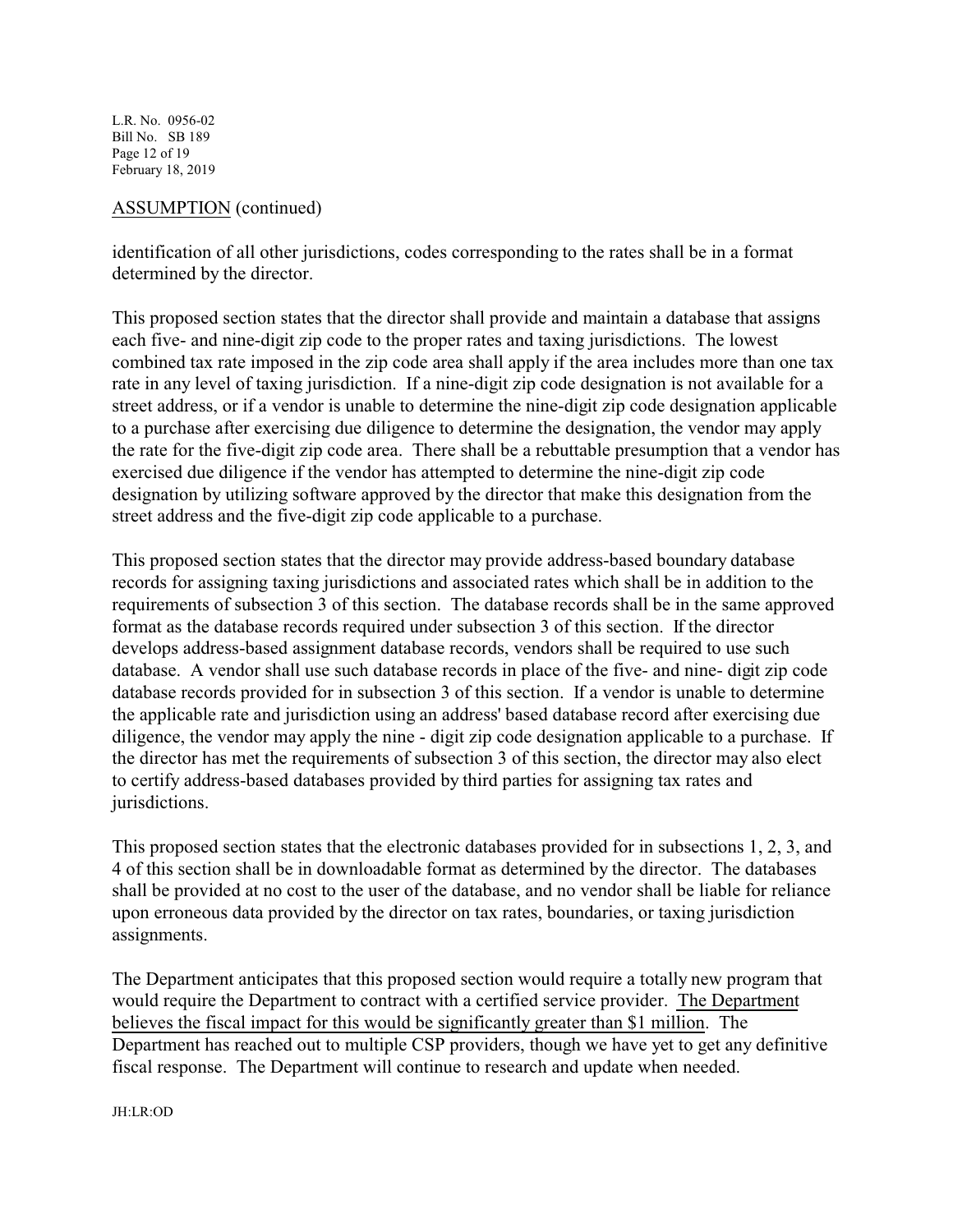L.R. No. 0956-02 Bill No. SB 189 Page 13 of 19 February 18, 2019

#### ASSUMPTION (continued)

**Oversight** will show DOR's estimate of the computer costs in the fiscal note. Oversight notes that the database will need updating annually and will show the updates as Could exceed \$100,000 annually.

#### §144.757 Local Sales Tax Ballot Language

Officials at the **B&P** assume this would alter the ballot language for certain local sales and use taxes which must be voter approved. The language removes the \$2,000 minimum threshold required before a purchaser must file a use tax return. B&P notes that currently Missouri residents are not required to file a use tax return until total purchases within a calendar year reaches \$2,000. However, once that minimum threshold has been reached, taxpayers are already required to pay use tax on the full amount of purchases, not just the amount over \$2,000. While use tax is legally due on all out-of-state purchases, B&P notes that it is not cost effective to audit taxpayers whose online purchases are lower than \$2,000. Therefore, B&P estimates that this section will not impact Total State Revenue or the calculation under Article X, Section 18(e).

**Oversight** notes this proposal changes the language that appears on the ballot when voting on local sales and use tax issues. The ballot language would not have a fiscal impact.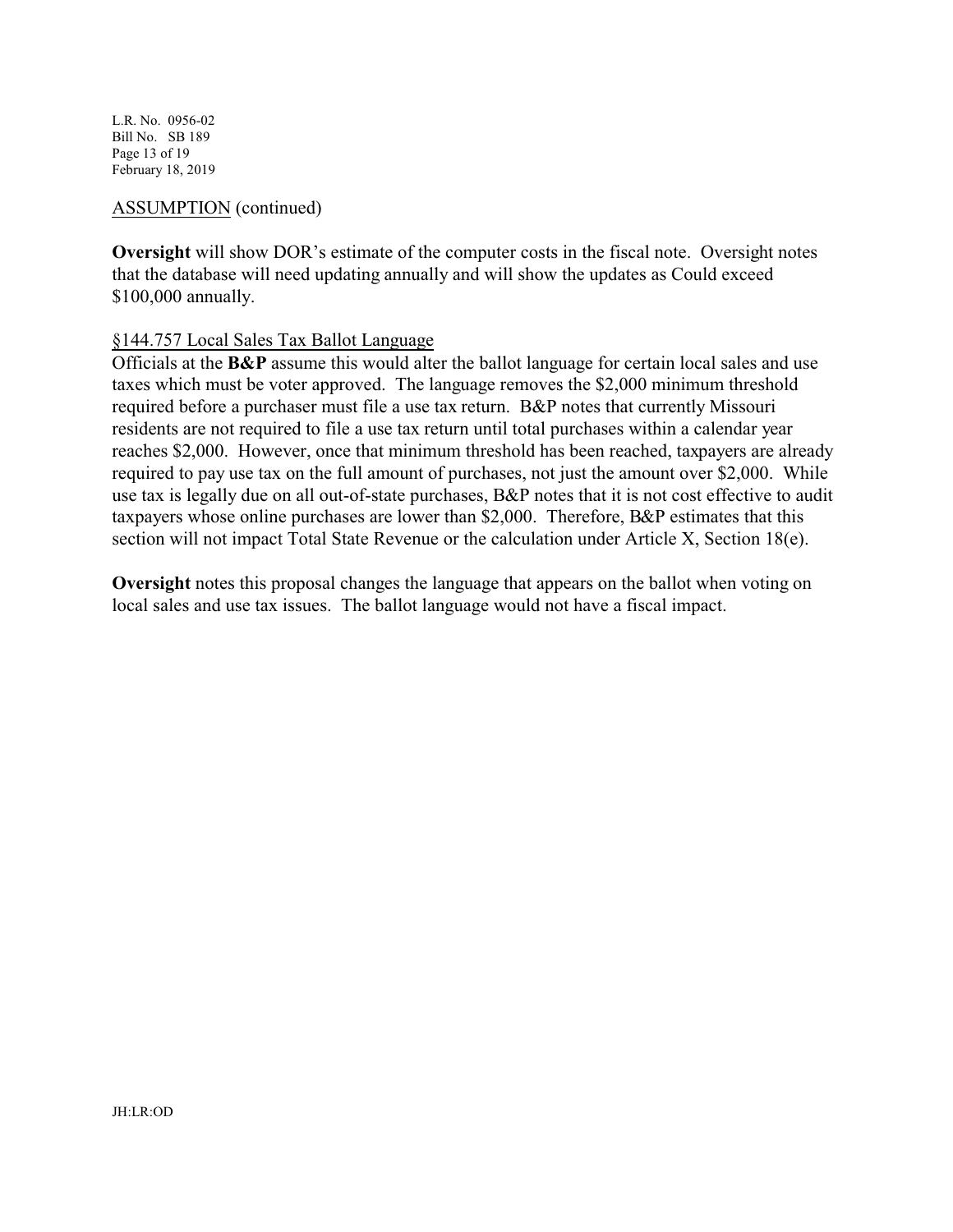L.R. No. 0956-02 Bill No. SB 189 Page 14 of 19 February 18, 2019

# ASSUMPTION (continued)

# **Summary**

Officials at the **B&P** assume that due to the lack of specific direction regarding marketplace facilitators, B&P will show all estimates as "Could be significantly less than". Table 3 shows the summary of impacts from this proposal.

| <b>Revenue Estimates</b>                            | FY 2020                                                 | FY 2021                                                  | FY 2022                                                  |
|-----------------------------------------------------|---------------------------------------------------------|----------------------------------------------------------|----------------------------------------------------------|
| GAO Adjusted for<br>Digital, Growth &<br>Threshold  | \$122.7 to \$187.4                                      | \$197.7 to \$302.0                                       | \$209.0 to \$319.3                                       |
| <b>General Revenue</b><br>(use tax rate $4.225\%$ ) | Could be<br>significantly less than<br>\$44.2 to \$67.5 | Could be<br>significantly less than<br>\$71.2 to \$108.7 | Could be<br>significantly less than<br>\$75.2 to \$114.9 |
| Education                                           | Could be                                                | Could be                                                 | Could be                                                 |
|                                                     | significantly less than                                 | significantly less than                                  | significantly less than                                  |
|                                                     | \$14.7 to \$22.5                                        | \$23.7 to \$36.2                                         | \$25.1 to \$38.3                                         |
| Conservation                                        | Could be                                                | Could be                                                 | Could be                                                 |
|                                                     | significantly less than                                 | significantly less than                                  | significantly less than                                  |
|                                                     | \$1.8 to \$2.8                                          | \$3.0 to \$4.5                                           | \$3.1 to \$4.8                                           |
| Parks, Soil & Water                                 | Could be                                                | Could be                                                 | Could be                                                 |
|                                                     | significantly less than                                 | significantly less than                                  | significantly less than                                  |
|                                                     | \$1.5 to \$2.2                                          | \$2.4 to \$3.6                                           | \$2.5 to \$3.8                                           |
| <b>Total State Revenue</b>                          | Could be                                                | Could be                                                 | Could be                                                 |
|                                                     | significantly less than                                 | significantly less than                                  | significantly less than                                  |
|                                                     | \$62.2 to \$95.0                                        | \$100.2 to \$153.1                                       | \$106.0 to \$161.9                                       |
| Local (pop weighted<br>use tax rate $1.385\%$       | Could be<br>significantly less than<br>\$22.9 to \$34.9 | Could be<br>significantly less than<br>\$36.8 to \$56.3  | Could be<br>significantly less than<br>\$38.9 to \$59.5  |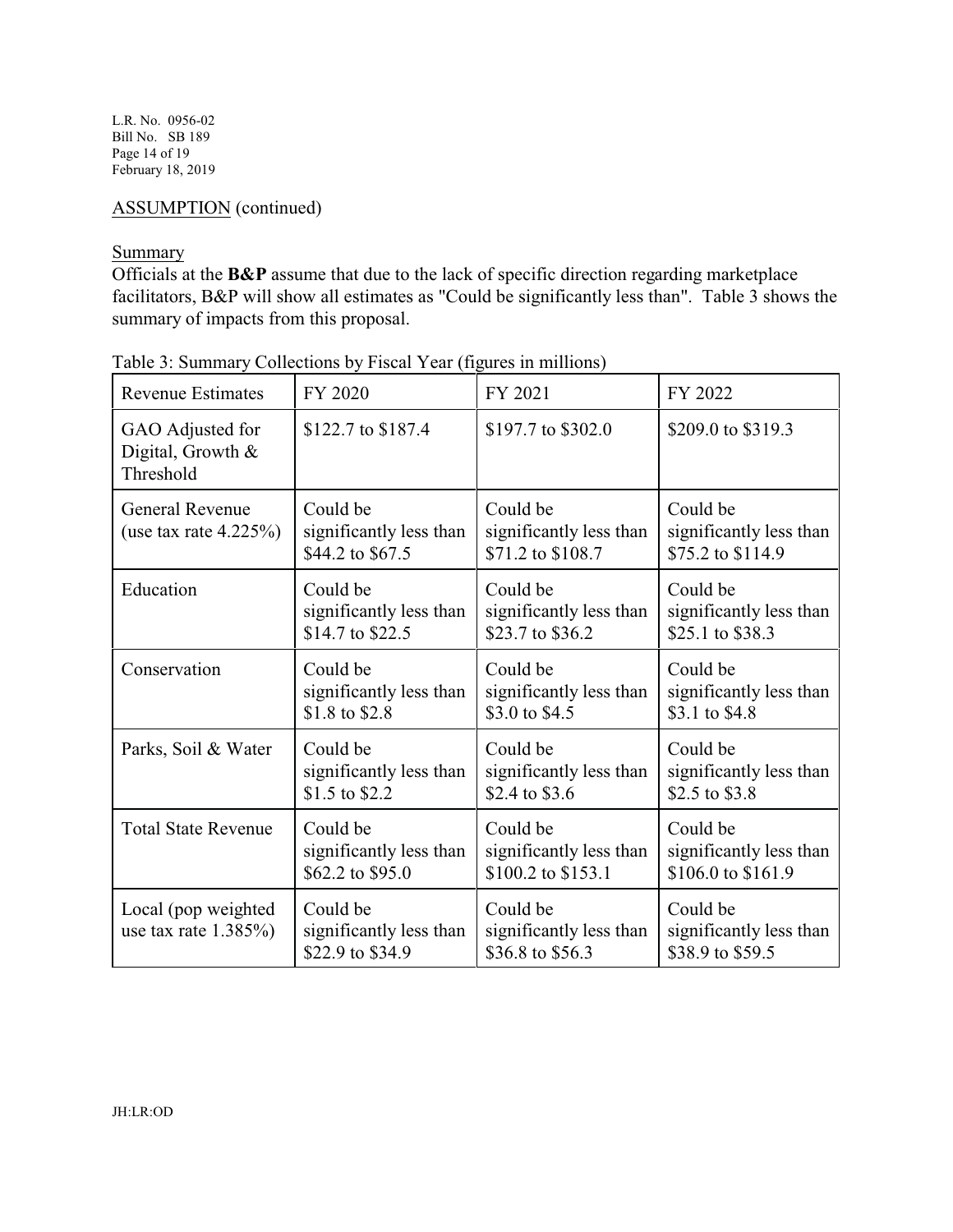L.R. No. 0956-02 Bill No. SB 189 Page 15 of 19 February 18, 2019

| FISCAL IMPACT - State Government                                 | FY 2020<br>$(6 \text{ Mo.})$                                                                | FY 2021                                                                                     | FY 2022                                                                                     |
|------------------------------------------------------------------|---------------------------------------------------------------------------------------------|---------------------------------------------------------------------------------------------|---------------------------------------------------------------------------------------------|
| <b>GENERAL REVENUE</b>                                           |                                                                                             |                                                                                             |                                                                                             |
| Revenue - DOR §144.605 Out-of-State<br>tax collection            | Unknown<br>greater than<br>\$1,000,000                                                      | Unknown<br>greater than<br>\$1,000,000                                                      | Unknown<br>greater than<br>\$1,000,000                                                      |
| Cost - DOR $§144.605 - 6$ RPT &<br>27- Auditors                  |                                                                                             |                                                                                             |                                                                                             |
| <b>Personal Service</b><br><b>Fringe Benefits</b><br>Equip & Exp | $(\$615,130)$<br>$(\$395,528)$<br>$(\$256,977)$                                             | $(\$1,242,563)$<br>$(\$794,805)$<br>(\$16,202)                                              | (\$1,254,988)<br>$(\$798,591)$<br>(\$16,607)                                                |
| Total Cost -<br>FTE Change                                       | (\$1,267,635)<br><b>33 FTE</b>                                                              | $(\$2,053,570)$<br>33 FTE                                                                   | $(\$2,070,186)$<br>33 FTE                                                                   |
| Cost - DOR $§144.605$ mailing                                    | (\$100,000)                                                                                 | \$0                                                                                         | \$0                                                                                         |
| Cost - DOR §144.605 computer<br>programming updates              | $(\$239,630)$                                                                               | \$0                                                                                         | \$0                                                                                         |
| Cost - DOR §144.637 tax rate database                            | (Significantly<br>Greater than<br>\$1,000,000                                               | (Could exceed<br>\$100,000                                                                  | (Could exceed<br>\$100,000                                                                  |
| <b>ESTIMATED NET EFFECT ON</b><br><b>GENERAL REVENUE</b>         | <b>Unknown</b><br>greater than<br>\$1,000,000 to<br>(Unknown<br>greater than<br>\$2,607,265 | <b>Unknown</b><br>greater than<br>\$1,000,000 to<br>(Unknown<br>greater than<br>\$2,153,570 | <b>Unknown</b><br>greater than<br>\$1,000,000 to<br>(Unknown<br>greater than<br>\$2,153,570 |
| Estimated Net FTE Change on General<br>Revenue                   | <b>33 FTE</b>                                                                               | <b>33 FTE</b>                                                                               | <b>33 FTE</b>                                                                               |

**\* Oversight assumes a positive unknown to negative unknown for revenue estimates until we are able to estimate revenue or verify the data and models provided. Oversight will also reflect an unknown revenue estimates for the changes to the tax rates.**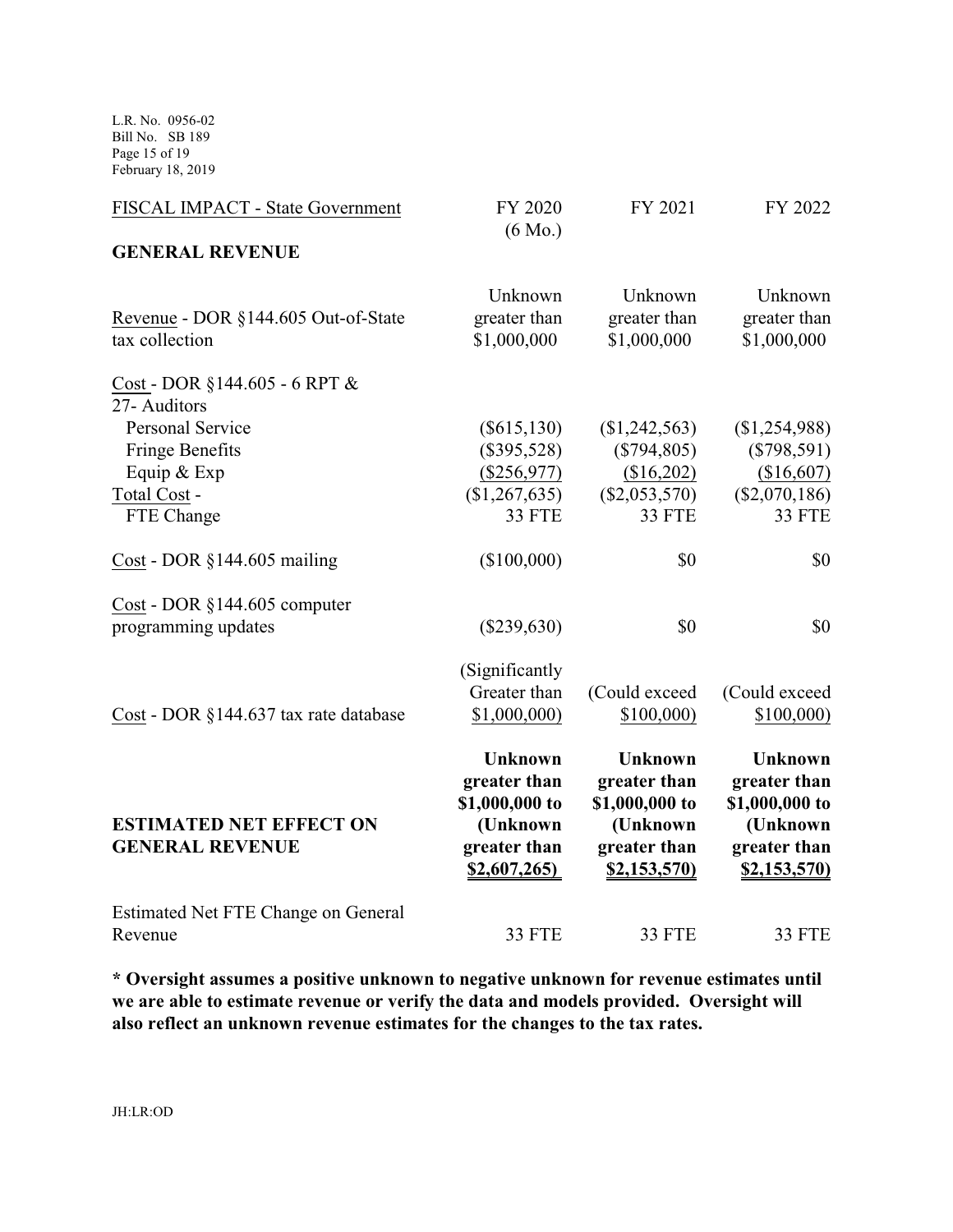L.R. No. 0956-02 Bill No. SB 189 Page 16 of 19 February 18, 2019

| FISCAL IMPACT - State Government<br>(continued)                     | FY 2020<br>$(6 \text{ Mo.})$                       | FY 2021                                            | FY 2022                                            |
|---------------------------------------------------------------------|----------------------------------------------------|----------------------------------------------------|----------------------------------------------------|
| <b>SCHOOL DISTRICT TRUST FUND</b>                                   |                                                    |                                                    |                                                    |
| Revenue - §144.605 Out-of-State tax<br>collection                   | Unknown<br>greater than<br>\$100,000               | Unknown<br>greater than<br>\$100,000               | Unknown<br>greater than<br>\$100,000               |
| <b>ESTIMATED NET EFFECT ON</b><br><b>SCHOOL DISTRICT TRUST FUND</b> | <b>Unknown</b><br>greater than<br>\$100,000        | <b>Unknown</b><br>greater than<br>\$100,000        | <b>Unknown</b><br>greater than<br>\$100,000        |
| <b>CONSERVATION COMMISSION</b><br><b>FUND</b>                       |                                                    |                                                    |                                                    |
| Revenue - §144.605 Out-of-State tax<br>collection                   | Unknown<br>greater than<br>\$100,000               | Unknown<br>greater than<br>\$100,000               | Unknown<br>greater than<br>\$100,000               |
| <b>ESTIMATED NET EFFECT ON</b><br><b>CONSERVATION COMMISSION</b>    | <b>Unknown</b><br>greater than<br><u>\$100,000</u> | <b>Unknown</b><br>greater than<br><b>\$100,000</b> | <b>Unknown</b><br>greater than<br><u>\$100,000</u> |
| PARKS, SOIL & WATER FUND                                            |                                                    |                                                    |                                                    |
| Revenue - §144.605 Out-of-State tax<br>collection                   | Unknown<br>greater than<br>\$100,000               | Unknown<br>greater than<br>\$100,000               | Unknown<br>greater than<br>\$100,000               |
| <b>ESTIMATED NET EFFECT ON THE</b><br>PARKS, SOIL & WATER FUND      | <b>Unknown</b><br>greater than<br>\$100,000        | <b>Unknown</b><br>greater than<br>\$100,000        | <b>Unknown</b><br>greater than<br>\$100,000        |

**\* Oversight assumes a positive unknown to negative unknown for revenue estimates until we are able to estimate revenue or verify the data and models provided. Oversight will also reflect an unknown revenue estimates for the changes to the tax rates.**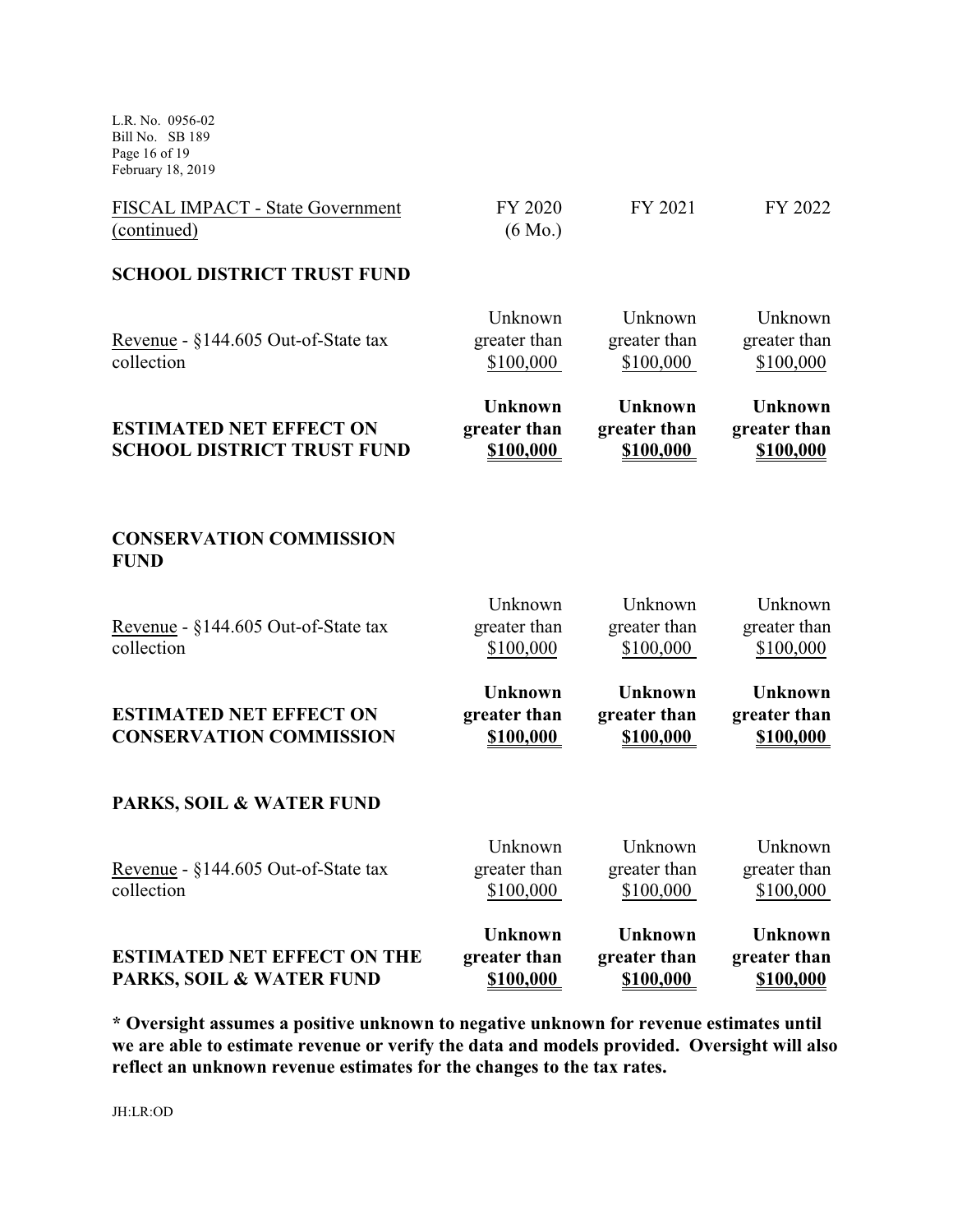L.R. No. 0956-02 Bill No. SB 189 Page 17 of 19 February 18, 2019

| \$1,000,000 | Unknown<br>greater than<br>\$1,000,000                                                            |
|-------------|---------------------------------------------------------------------------------------------------|
| FY 2021     | FY 2022                                                                                           |
|             | FY 2020<br>$(6 \text{ Mo.})$<br>Unknown<br>Unknown<br>greater than<br>greater than<br>\$1,000,000 |

**\* Oversight assumes a positive unknown to negative unknown for revenue estimates until we are able to estimate revenue or verify the data and models provided. Oversight will also reflect an unknown revenue estimates for the changes to the tax rates.**

#### FISCAL IMPACT - Small Business

Small businesses out of state may now have to collect state and local use tax.

#### FISCAL DESCRIPTION

This act modifies several provisions relating to use taxes.

USE TAX MAPPING - Current law requires the Department of Revenue to create and maintain a mapping feature on its website that displays various sales tax information. This act requires such mapping feature to include use tax information. (§32.310)

ECONOMIC NEXUS - Beginning October 1, 2019, this act provides that a vendor shall be considered to be engaging in business activities in this state if such vendor had cumulative gross receipts of at least \$100,000 from the sale of tangible personal property for the purpose of storage, use, or consumption in this state, or who make sales of tangible personal property for the purpose of storage, use, or consumption in this state in 200 or more separate transactions in the previous twelve-month period, as described in the act. Vendors meeting such criteria shall be required to collect and remit the use tax as provided under current law. (§144.605)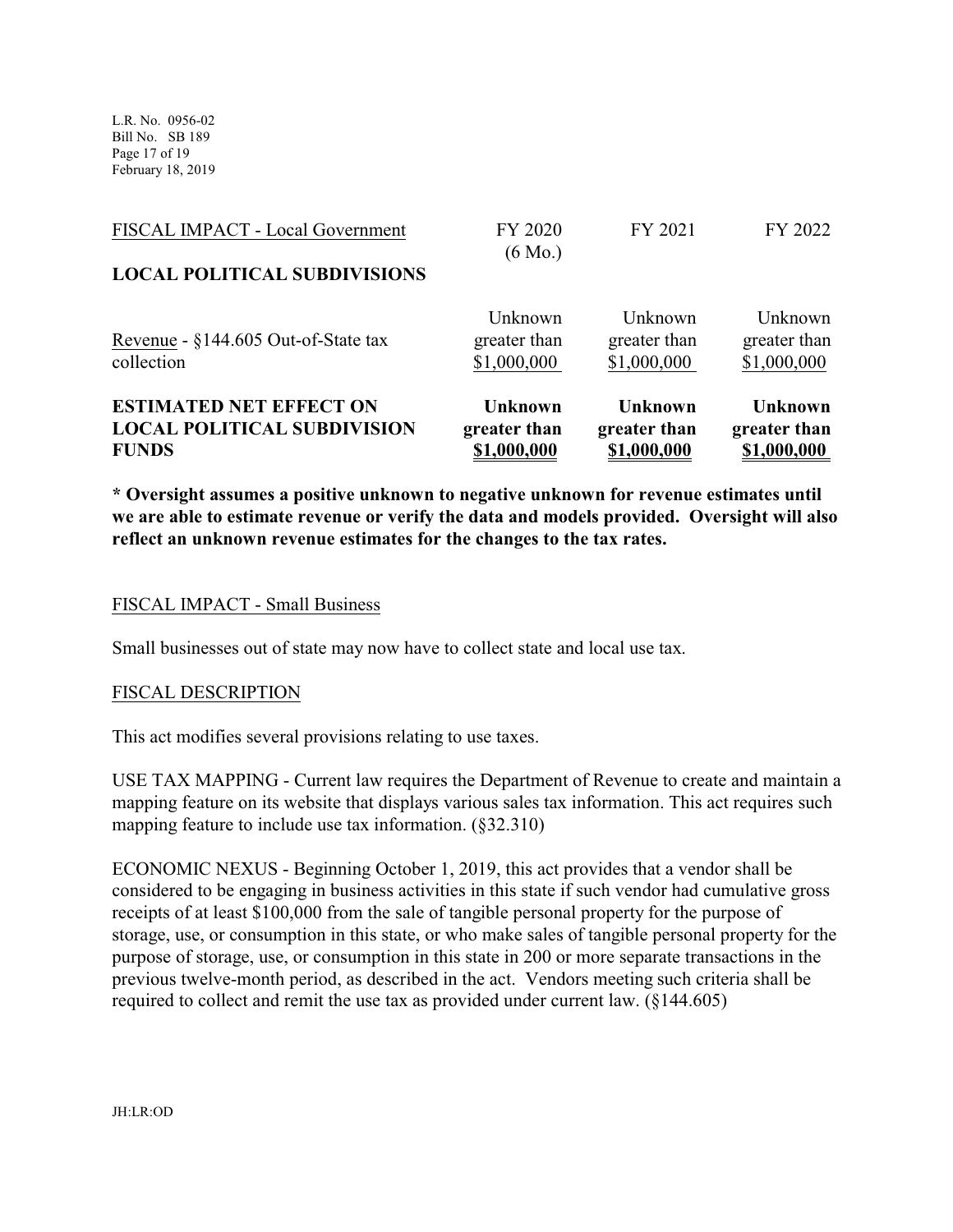L.R. No. 0956-02 Bill No. SB 189 Page 18 of 19 February 18, 2019

### FISCAL DESCRIPTION (continued)

TAXING JURISDICTION DATABASE - This act requires the Director of Revenue to provide and maintain a downloadable electronic database at no cost to the user of the database for taxing jurisdiction boundary changes and tax rates. Such databases may be directly provided by the Director, or may be provided by a third party as designated by the Director.

Vendors shall not be liable for reliance upon erroneous data provided by the Director on tax rates, boundaries, or taxing jurisdiction assignments. (§144.637)

LOCAL USE TAX BALLOT LANGUAGE - This act modifies ballot language required for the submission of a local use tax to voters by including language stating that the approval of the local use tax will eliminate the disparity in tax rates collected by local and out-of-state sellers by imposing the same rate on all sellers. (§144.757)

This legislation is not federally mandated, would not duplicate any other program and would not require additional capital improvements or rental space.

#### SOURCES OF INFORMATION

City of Kansas City City of Springfield City of Columbia Department of Conservation Department of Natural Resources Department of Revenue Francis Howell School District Missouri Department of Transportation Monroe County Assessor Office of Administration Division of Budget and Planning Springfield Public Schools St. Francois County Assessor St. Louis City

Kyl Rive

JH:LR:OD